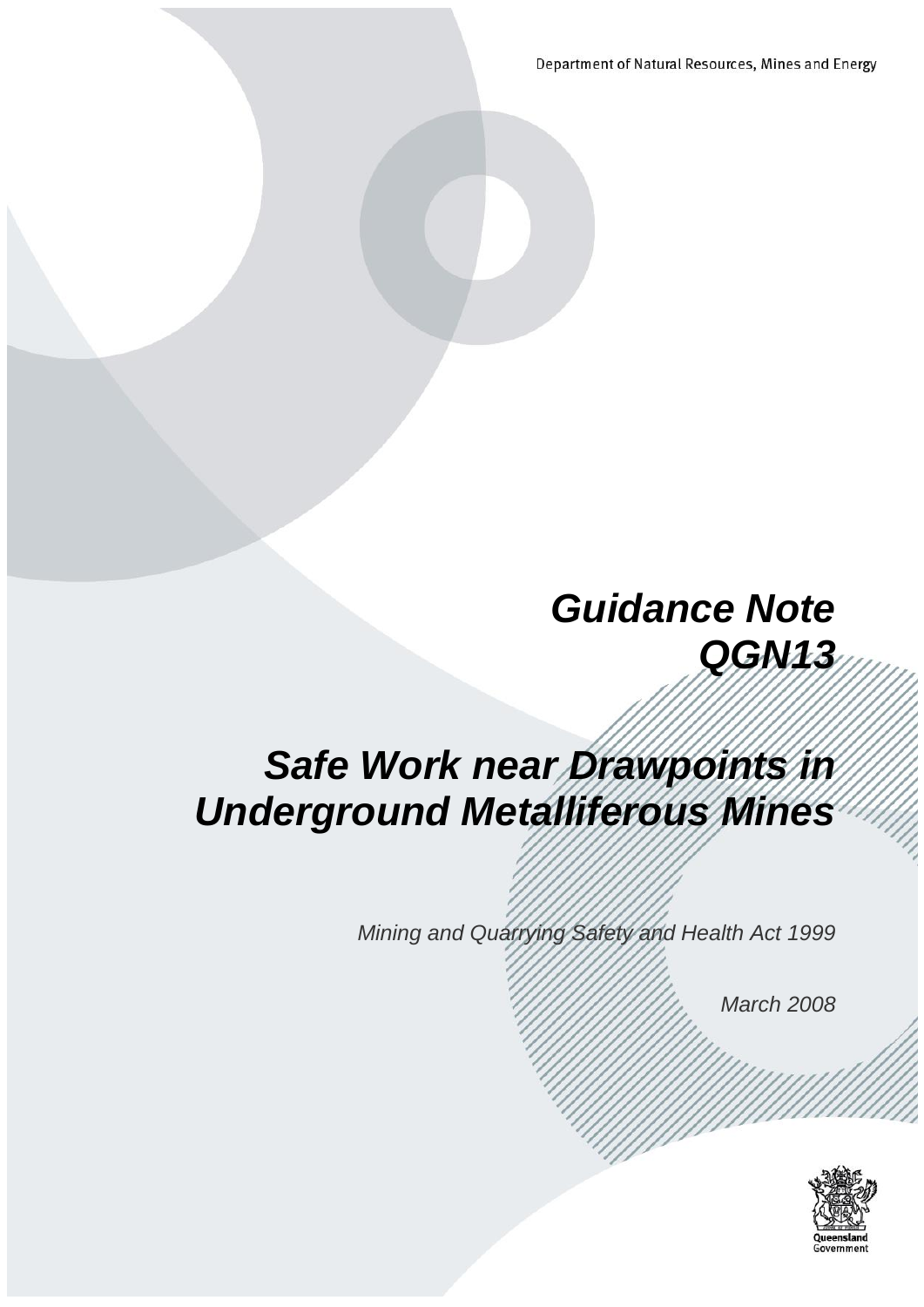#### **GUIDANCE NOTE – QGN13 SAFE WORK NEAR DRAWPOINTS IN UNDERGROUND METALLIFEROUS MINES**

This Guidance Note for *Safe Work near Drawpoints in Underground Metalliferous Mines* will assist mine operators identify the hazards and possible controls associated with working in the vicinity of such openings.

This Guidance Note was developed after a recommendation from a Coronial Inquiry into the death of a mine worker who was struck by a rock deflecting out of a stope. It also includes information from a subsequent workshop facilitated by the Department of Mines and Energy Mines Inspectorate in October 2005.

While this Guidance Note deals largely with hazards from falling rocks, hazards from other falling debris should also be considered when you are establishing potential safe working controls.

This Guidance Note is not a Guideline as defined in the *Mining and Quarrying Safety and Health Act 1999*. In some circumstances, compliance with this Guidance Note may not be sufficient to ensure compliance with the requirements in the legislation.

Guidance Notes may be updated from time to time. To ensure you have the latest version, either check the Department of Mines and Energy website or contact your local inspector of mines.

| <b>North Region</b>   | <b>North Region</b>   | <b>North Region</b> |
|-----------------------|-----------------------|---------------------|
| PO Box 1752           | PO Box 334            | PO Box 210          |
| Townsville Qld 4810   | Mount Isa Qld 4825    | Atherton Qld 4883   |
| (07) 4760 7404        | $(07)$ 4747 2158      | (07) 4095 7023      |
| Fax (07) 4760 7400    | Fax (07) 4743 7165    | Fax (07) 4091 2844  |
|                       |                       |                     |
|                       |                       |                     |
| <b>Central Region</b> | <b>Central Region</b> | <b>South Region</b> |
| PO Box 1801           | PO Box 548            | PO Box 1475         |
| Mackay Qld 4740       | Rockhampton Qld 4700  | Coorparoo Qld 4151  |
| $(07)$ 4953 0860      | $(07)$ 4938 4187      | (07) 3238 3722      |
| Fax (07) 4953 2761    | Fax (07) 4938 4331    | Fax (07) 3405 5346  |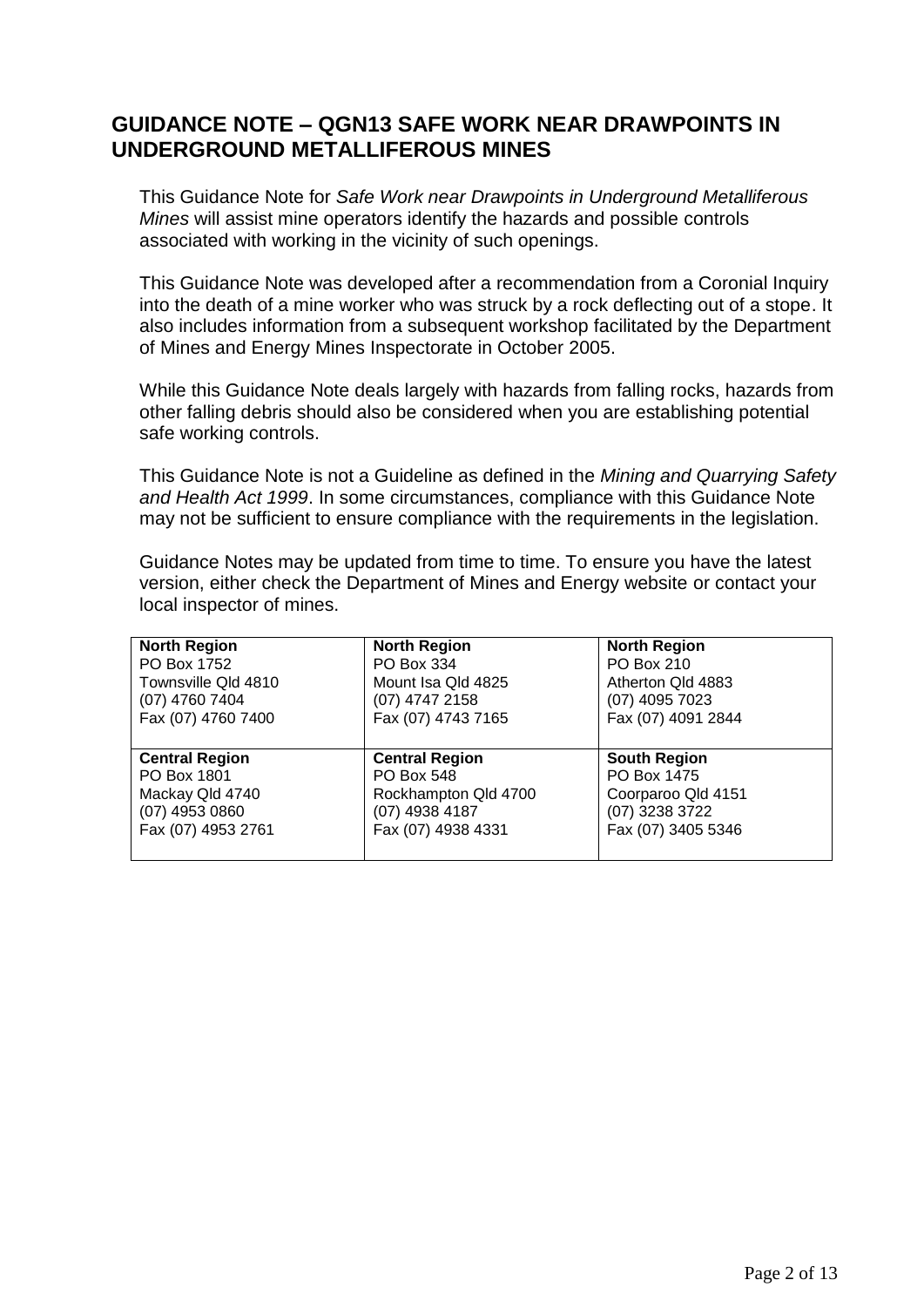TABLE OF CONTENTS

| WORKING NEAR DRAWPOINTS AND POTENTIAL CONTROLS FOR SAFE WORK 6    |
|-------------------------------------------------------------------|
|                                                                   |
|                                                                   |
|                                                                   |
|                                                                   |
|                                                                   |
|                                                                   |
| ELIMINATION OF THE HAZARD OR SUBSTITUTION WITH A LESSER HAZARD  9 |
|                                                                   |
|                                                                   |
|                                                                   |
|                                                                   |
|                                                                   |
|                                                                   |
|                                                                   |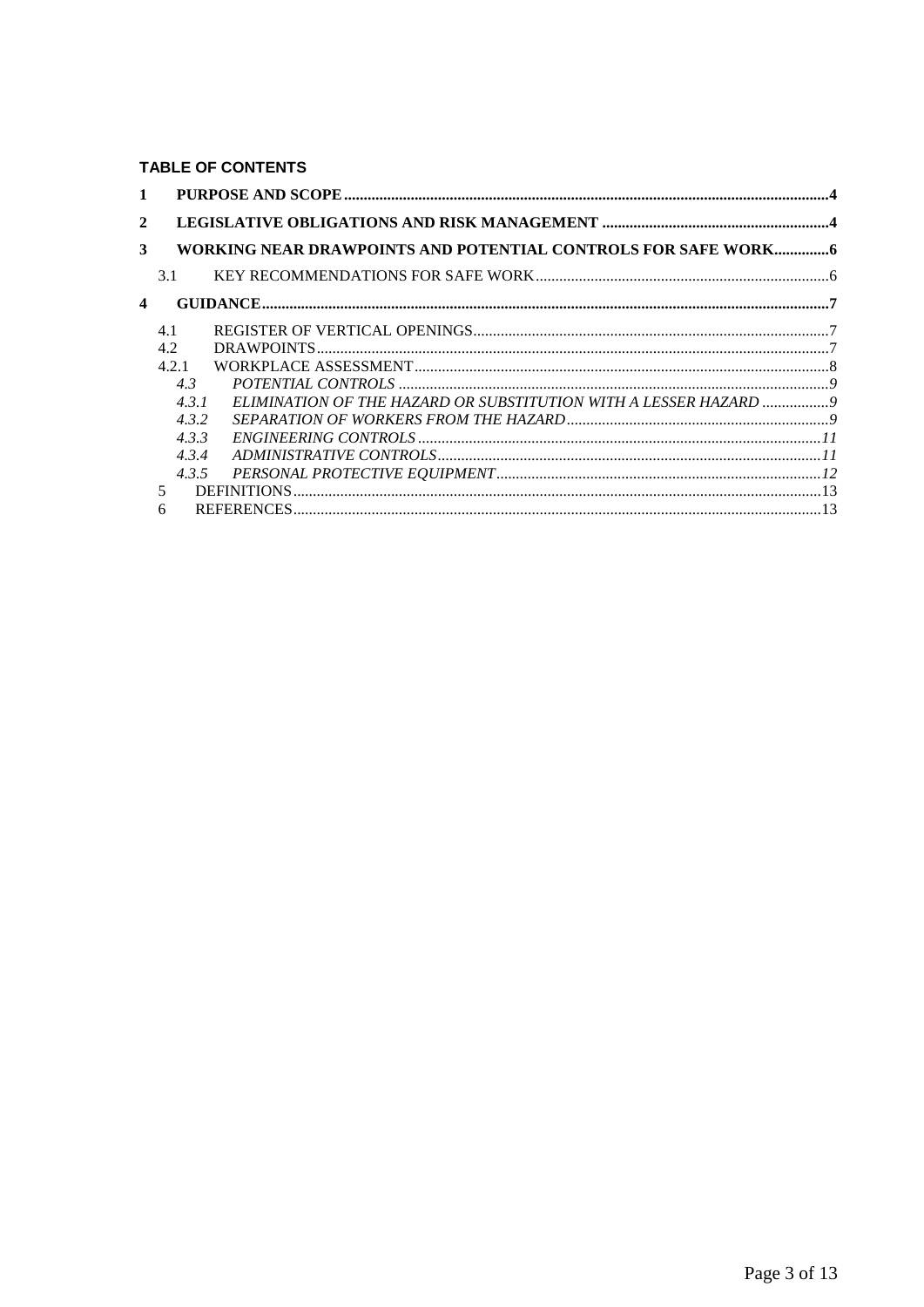# <span id="page-3-0"></span>**1 PURPOSE AND SCOPE**

This Guidance Note will assist mine operators to identify the main activities requiring personnel to work near drawpoints and stopes, and will help them identify potential controls when completing a risk assessment at their own mine sites.

# <span id="page-3-1"></span>**2 LEGISLATIVE OBLIGATIONS AND RISK MANAGEMENT**

This Guidance Note does not replace a mine operator's requirement to manage safety aspects around open voids using risk management, as provided by the *Mining and Quarrying Safety and Health Act 1999*.

The *Mining and Quarrying Safety and Health Act 1999* (MQSHA), Section 26, requires operational risk to persons to be at an 'Acceptable Level'. As such, risk management should incorporate as many controls as necessary, using the standard hierarchy of controls.

The *Mining and Quarrying Safety and Health Act 1999 provides the following specific requirement:*

*MQSHA, Section 26 What is an acceptable level of risk*

*(1) For risk to a person from operations to be at an 'acceptable level', the operations must be carried out so that the level of risk from the operations is—*

*(a) within acceptable limits; and*

*(b) as low as reasonably achievable.*

*(2) To decide whether risk is within acceptable limits and as low as reasonably achievable, regard must be had to—*

*(a) the likelihood of injury or illness to a person arising out of the risk; and*

*(b) the severity of the injury or illness.*

Each mine is different. Each must manage its own risks as outlined in the *Mining and Quarrying Safety and Health Regulation 2001* (MQSHR), Part 2, Sections 5–11, and establish solutions which apply the hierarchy of controls, (ref MQSHR, Part 2, Section 8).

The above requirements are legislated in MQSHR, Sections 7 and 8.

*MQSHR, Section 7 Risk analysis*

*(1) A person who has an obligation under the Act to manage risk at a mine must analyse risk in the person's own work and activities to decide whether the risk is at an acceptable level.*

*(2) The person must have regard to the following in analysing the risk— (a) the results of hazard identification, risk monitoring and incident investigations carried out for the mine;*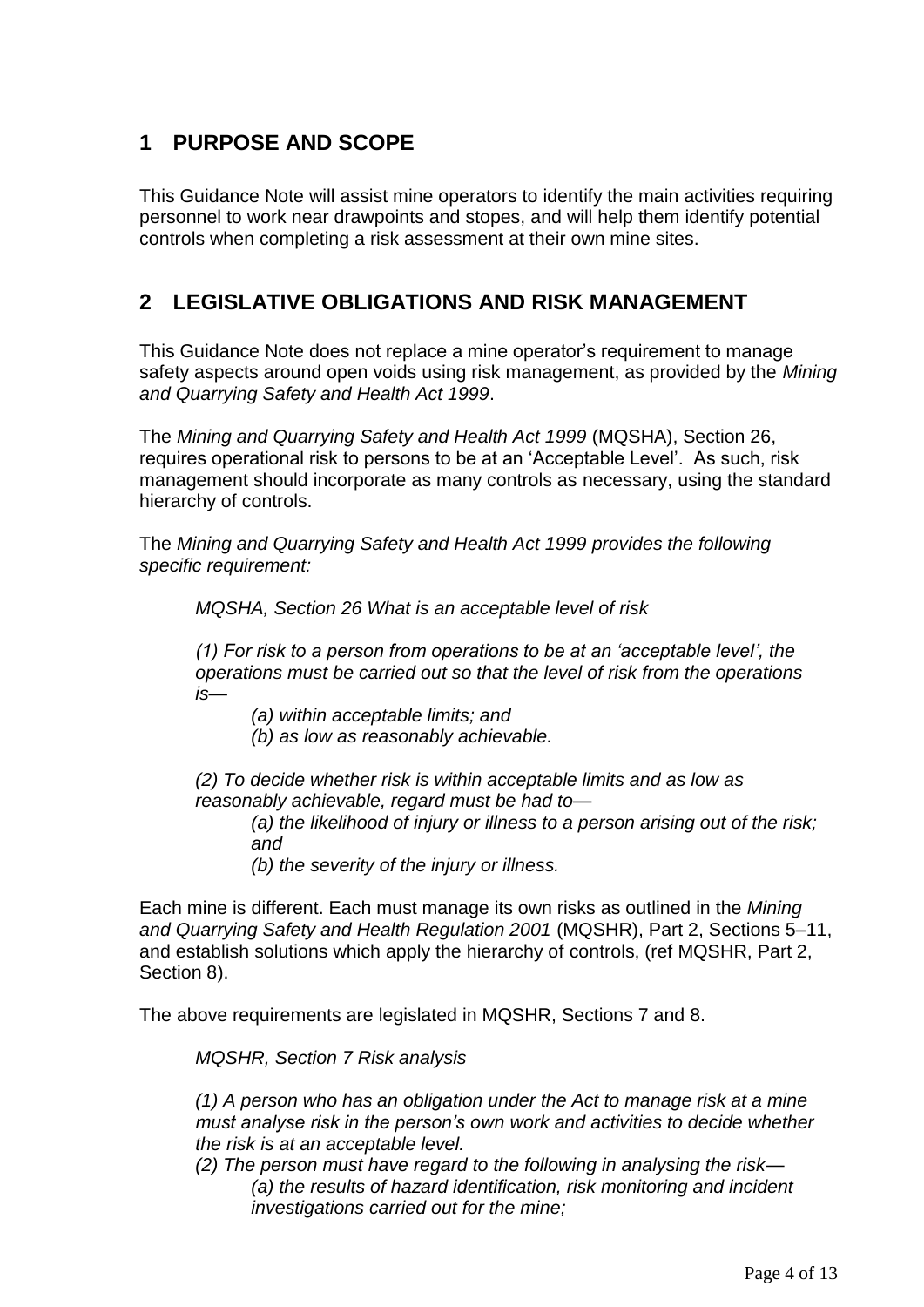*(b) the work environment and work methods for the mine's operations; (c) the interaction of hazards present at the mine;*

*(d) the effectiveness and reliability of hazard controls in use at the mine;*

*(e) other reasonably available relevant information and data from, and practices in, other industries and mining operations.*

Where possible, risk should be eliminated before engineering controls are put in place. Engineering controls should be incorporated before adoption of soft administrative controls such as procedures and personal protective equipment.

Practices in other industries and mining operations are an important consideration when you are deciding whether risks are at an acceptable level.

*MQSHR, Section 8 Risk reduction*

*(1) A person who has an obligation under the Act to manage risk at a mine must, as far as reasonably practicable, apply hazard controls in the following order—*

- *(a) elimination of the hazard;*
- *(b) substitution with a lesser hazard;*
- *(c) separation of persons from the hazard;*
- *(d) engineering controls;*
	- *Examples of engineering controls—*
	- *1 Using fans and ducting to remove dust.*
	- *2 Using guards on conveyors.*
- *(e) administrative controls;*
	- *Examples of administrative controls—*
	- *1 A restriction on the time a worker is exposed to a hazard.*
	- *2 A procedure or standard work instruction.*
- *(f) personal protective equipment.*

*(2) The site senior executive must ensure hazard controls used to reduce risk in the mine's work and local environments are appropriate, having regard to the following—*

*(a) the interaction of hazards present in the environments;*

*(b) the effectiveness and reliability of the controls;*

*(c) other reasonably available relevant information and data from, and practices in, other industries and mining operations.*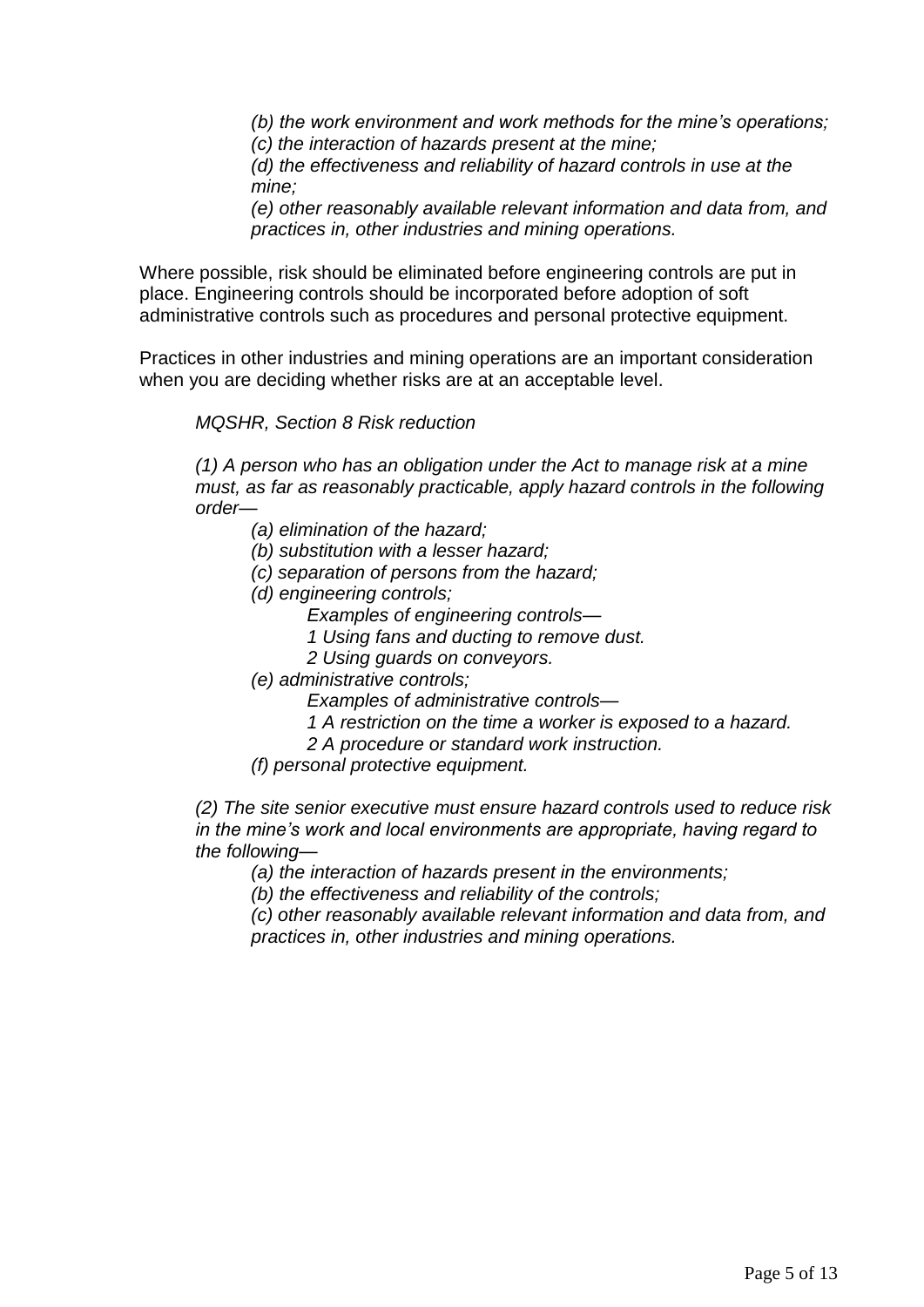## <span id="page-5-0"></span>**3 WORKING NEAR DRAWPOINTS AND POTENTIAL CONTROLS FOR SAFE WORK**

# <span id="page-5-1"></span>**3.1 KEY RECOMMENDATIONS FOR SAFE WORK**

The following work activities were identified as typical tasks that required workers to be in the vicinity of drawpoints and stope brows:

- Drilling
- Charging and blasting
- Mucking
- Filling process
- Surveying
- Geotechnical work
- Geological work
- Ventilation work

Where such work is required, this Guidance Note recommends that mines develop risk assessments as required under legislation that address the hazards of working near open brows of stopes and similar open excavations, and provide effective risk management strategies for delivering safe work outcomes.

Where possible the chosen risk management strategies should, in the first instance, search for mine and operational designs that negate the need for personnel to work near open brows or other similar open excavations, thereby minimising the exposure to workers.

If work near open brows of stopes and other similar excavations cannot be eliminated, other safeguards and operating procedures and standard work instructions shall be reviewed or developed to achieve safe work outcomes.

In these situations the prime hazard is of a worker being struck by falling rocks or other falling debris. It is unacceptable for workers to be directly inside a stope, under the brow of a drawpoint or close to a vertical overhead opening without an effective safeguard.

Following the death of a worker after being hit by rocks being ejected from open stopes into personnel access areas, operators must implement and enforce safe distances for personnel from open excavations.

The following provides guidance, information, potential suggestions and controls that should be considered in the preparation of safe working solutions before work is carried out near open brows of stopes and similar open excavations.

Because of the hazard potential, only competent persons should be involved in these activities.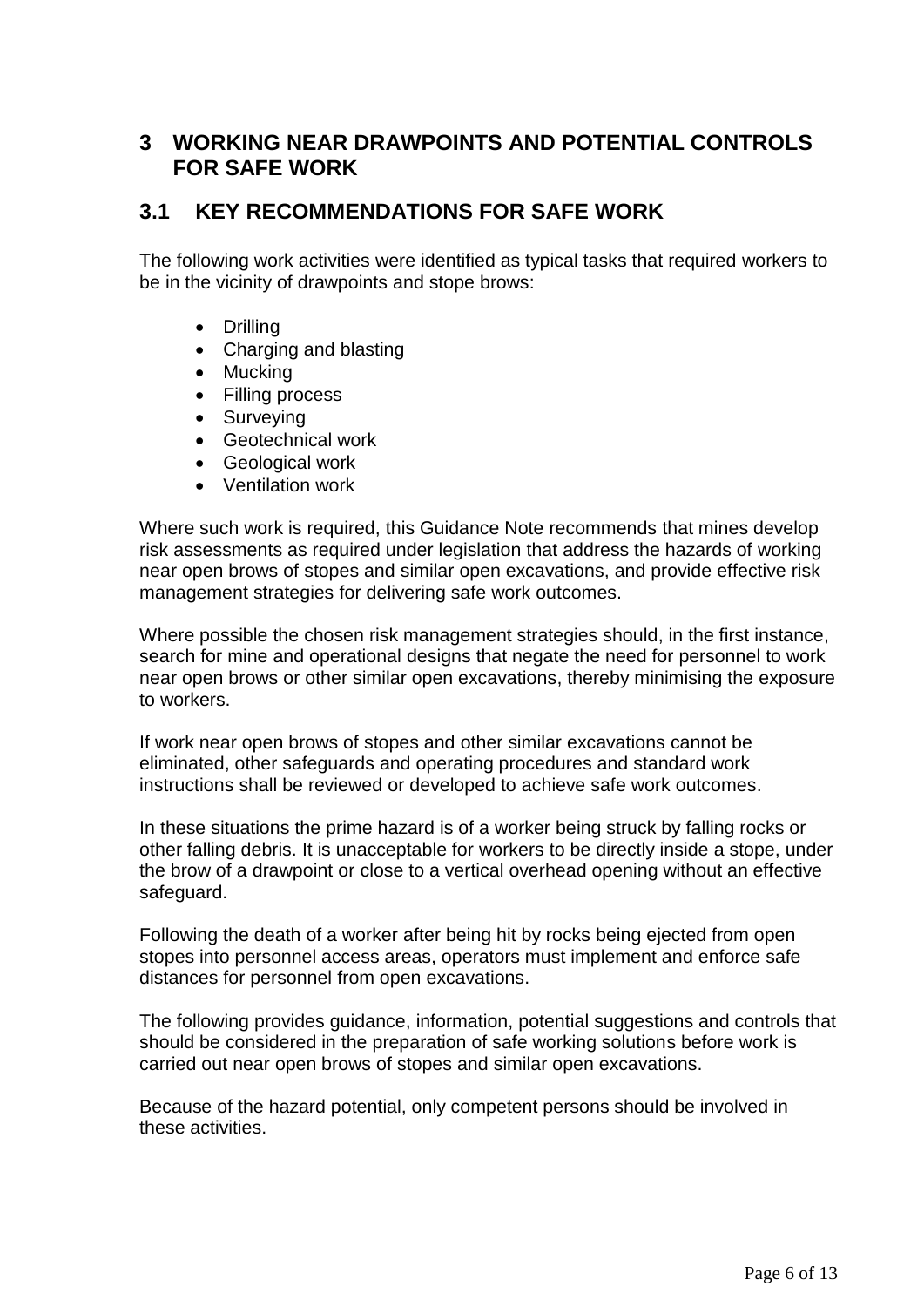# <span id="page-6-0"></span>**4 GUIDANCE**

### <span id="page-6-1"></span>**4.1 REGISTER OF VERTICAL OPENINGS**

A register of all vertical openings should be maintained, preferably on an updated mine plan readily available to mine workers. The register or mine plan should be kept where it can be easily referred to by the workforce and technical staff. The status of all vertical openings, e.g. planned stopes, open stopes, their drawpoints, filled stopes (including fill type), should be recorded on the plan.

# <span id="page-6-2"></span>**4.2 DRAWPOINTS**

The main hazards associated with working near drawpoints include:

- Unstable backs and walls and or damaged ground support resulting in falls of rock or other debris striking personnel and or equipment.
- Rocks falling inside the stope or rolling down the muck pile/rill and deflecting out of the drawpoint striking personnel and or equipment.
	- o Rocks rilling/deflecting from open stope drawpoints can and have caused at least one fatality within Queensland's metalliferous mining industry. It is not economical to stop rocks falling inside a stope, but rock falls can be reduced through good planning, workplace design and control.
- Because of this key hazard, it is unacceptable for workers to be directly under the brow or inside the stope, where the brow is the interface between the stope void and the drawpoint, as shown in Figure 1. Operators must adopt agreed safe distances to the drawpoint when working near them. When work is needed near the brow, the risks must be managed.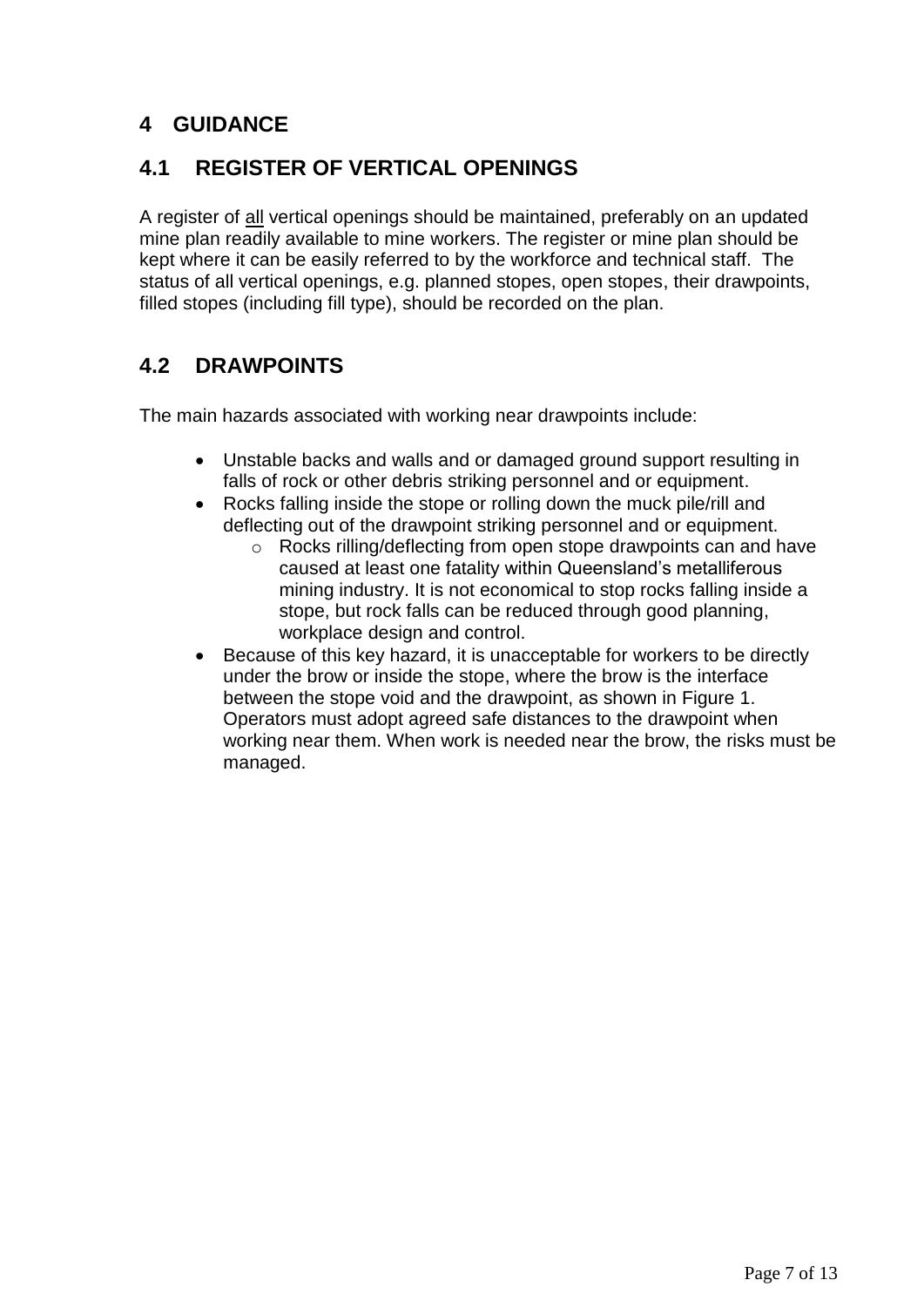# <span id="page-7-0"></span>**4.2.1 WORKPLACE ASSESSMENT**

When conducting risk assessments and establishing potential controls to minimise the hazards of working near drawpoints, the following information ought to be considered.

- Changing conditions of the drawpoint is there any material hung up, or has the stope just been blasted?
- Rock properties and changing ground conditions (geology) soft/ hard rock, presence of bedding, joints, faults, water, and resulting stress redistribution.



- Evidence of any rocks/debris that may have been ejected from the stope or drawpoint onto the floor of the access point.
- Mining method and the rate at which mining/excavation progresses, resulting in changed conditions, geometry of rill pile and how rock behaves/shatters.
- Height of the stope, stope geometry and changes in stope geometry.
- Rock support method, and possible damage to roof support systems.
- Work activities above the stope.
- Required work activities and duration, and workers exposure, near the drawpoint.
- Potential communication difficulties are 'two way' radios functional in the immediate area near the drawpoint?
- Emergency retreat standing next to or preferably behind stationary mobile equipment located in the drive can guard personnel against injury from rocks spilling out of the drawpoint. Standing in front of the equipment does not provide any protection and could inhibit emergency retreat.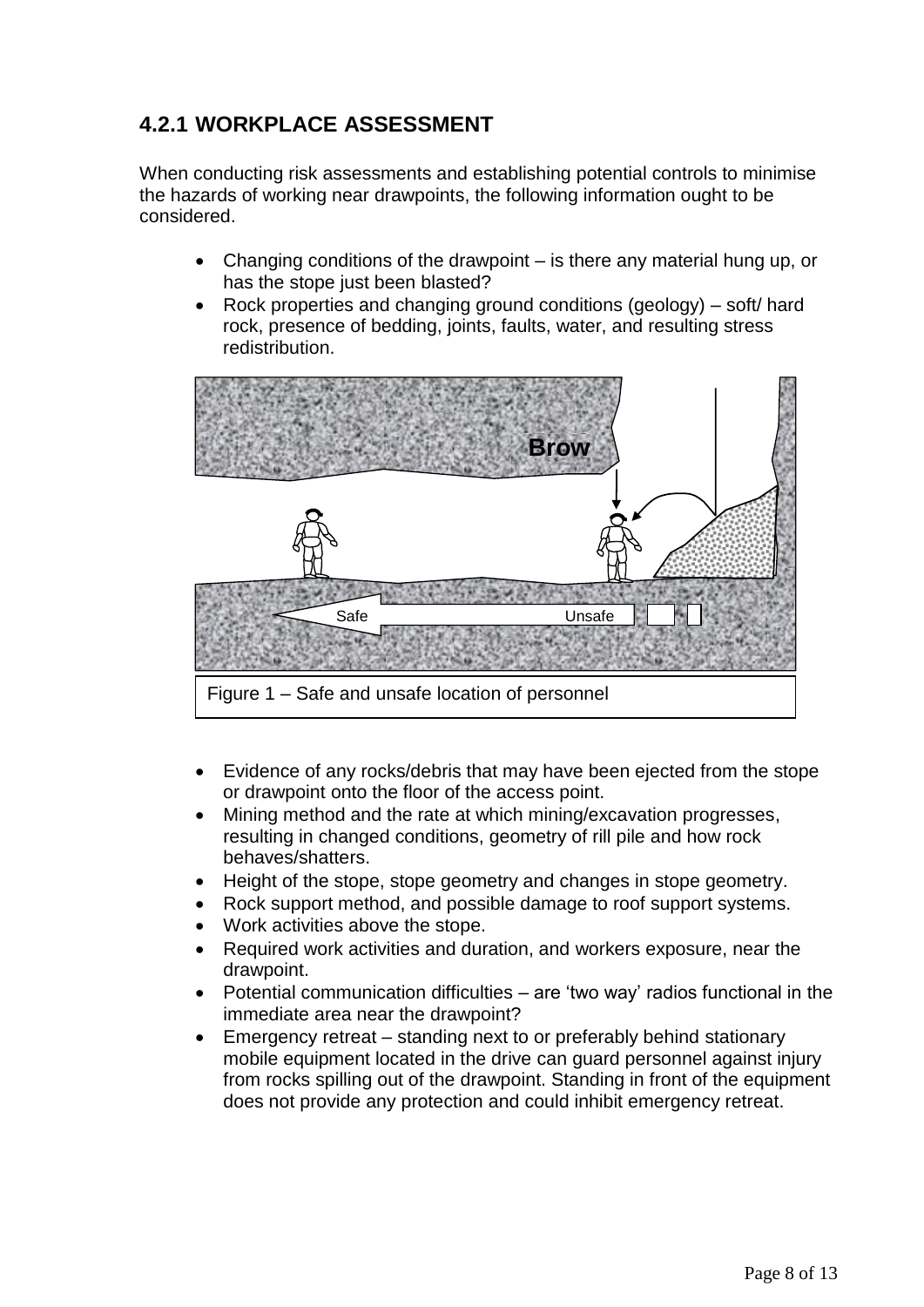- Has enough material been bogged out from the stope so that the rill is well within the stope? This minimises the risk from rocks rolling down the rill and out into the access drive.
- Flat floor rocks hitting a flat drawpoint floor can shatter and put people and equipment near the drawpoint at risk of impact injury and damage.
- Remote inspection systems such as cameras may make it difficult to judge safety of the stope.

# <span id="page-8-0"></span>**4.3 POTENTIAL CONTROLS**

Controls should be chosen based on the hierarchy of controls. Some of the potential controls given below could be listed under more than one heading of the hierarchy of controls.

Potential controls to consider can include:

### <span id="page-8-1"></span>**4.3.1 ELIMINATION OF THE HAZARD OR SUBSTITUTION WITH A LESSER HAZARD**

 **Stope design and planning practices** to minimise the need for workers to go near drawpoints and open stopes, particularly stope design, geotechnical assessment, and drill and blasting practices that proactively minimise blast damage.

# <span id="page-8-2"></span>**4.3.2 SEPARATION OF WORKERS FROM THE HAZARD**

- Maintain an adequate buffer of drilled production rings at the brow behind the last ring fired as this will minimise the requirement for personnel to work close to the brow. Buffers should also be considered for drilling down holes from sublevels.
- Inspect the drawpoint from within the safety of the cabin of heavy equipment (e.g. a loader) fitted with FOPS (falling object protective structure).
- Provide clear visual guidance to indicate proximity to the drawpoint opening.
- Use an elevated work platform (EWP) for inspection and work at the brow.
- Physical barriers, i.e. bunding in front of the brow, which prevent interaction between workers and or mobile equipment and the drawpoint and stope opening, and also prevent rocks spilling out of the drawpoint.
	- o Correctly placed bunds provide protection by preventing people and equipment from accessing the drawpoint. If sufficiently high and placed just outside the brow, bunds are also able to 'catch' rocks that may rill from the muck pile.
	- o As a minimum, place a bund of at least one metre high across the full drive width and with the bund's crown/crest directly under the brow (see Figure 2).
	- o Placement of the bund at some agreed distance away should stop any rock that may be ejected out of the opening (see Figure 2).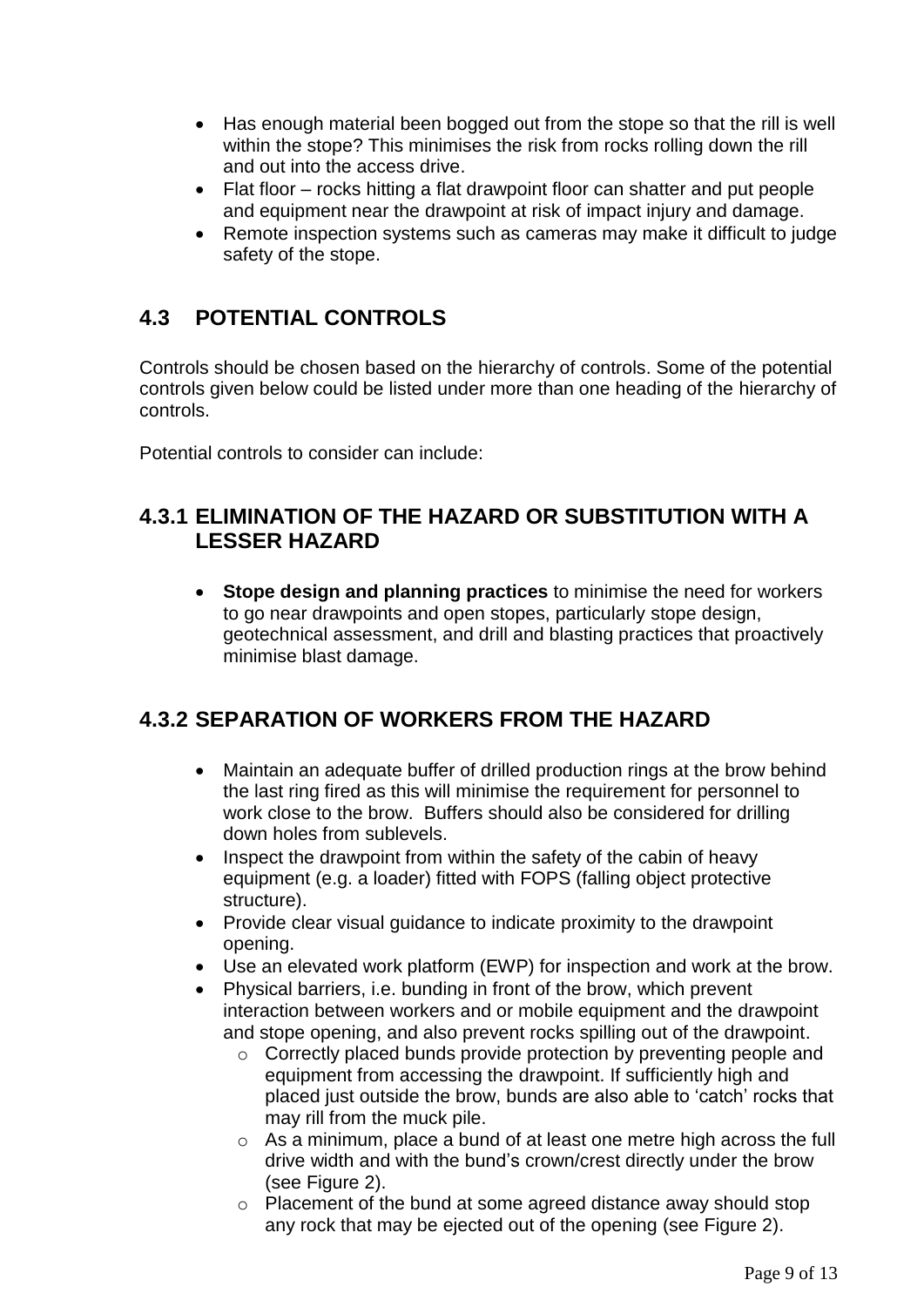Suggested distance for placement of a bund is 'twice the height' of the access drive to the brow.



o The bund should be installed before loader operators leave the area.

#### **Note: the bund should be placed so that falling rocks and other debris are 'caught' by the bund and cannot deflect over the bund and into the drive.**

- No person shall position him/herself on foot near a drawpoint closer than an agreed and well communicated standoff distance if a bund is not in place. If there is no bund, a Job Safety Analysis is required and an authorised person must approve the bund's absence, and proposed/agreed actions from the JSA that flow on into approved and communicated procedures and authorisations.
- No one should walk around, or climb over a drawpoint bund and into the space between the drawpoint opening and the bund.
- The ring firer must ensure a bund is in place at the designed final brow location on the extraction horizon before preparing a stope for charging.
- Barricading erect barricades and signs to inform personnel of the drawpoint, or that operations are in progress above the opening.
	- o All drawpoints to be barricaded and appropriately signed. Before a stope is prepared for charging, the ring firer must ensure appropriate signage is in place before leaving the area. Note: barricading does not offer the same level of protection against injury as a bund.
- Location of rill in relation to the brow of the stope
	- $\circ$  Avoid working near an open brow unless the rill is a minimum 10 metres from the brow inside the stope. The height of the rill should be as low as possible and as close to a flat floor as practical to reduce the potential of rocks rolling towards and out into the opening of the access.
- Location of brow the planning engineer should indicate on the stope firing plans where the designed stope final brow will be located on the extraction horizon.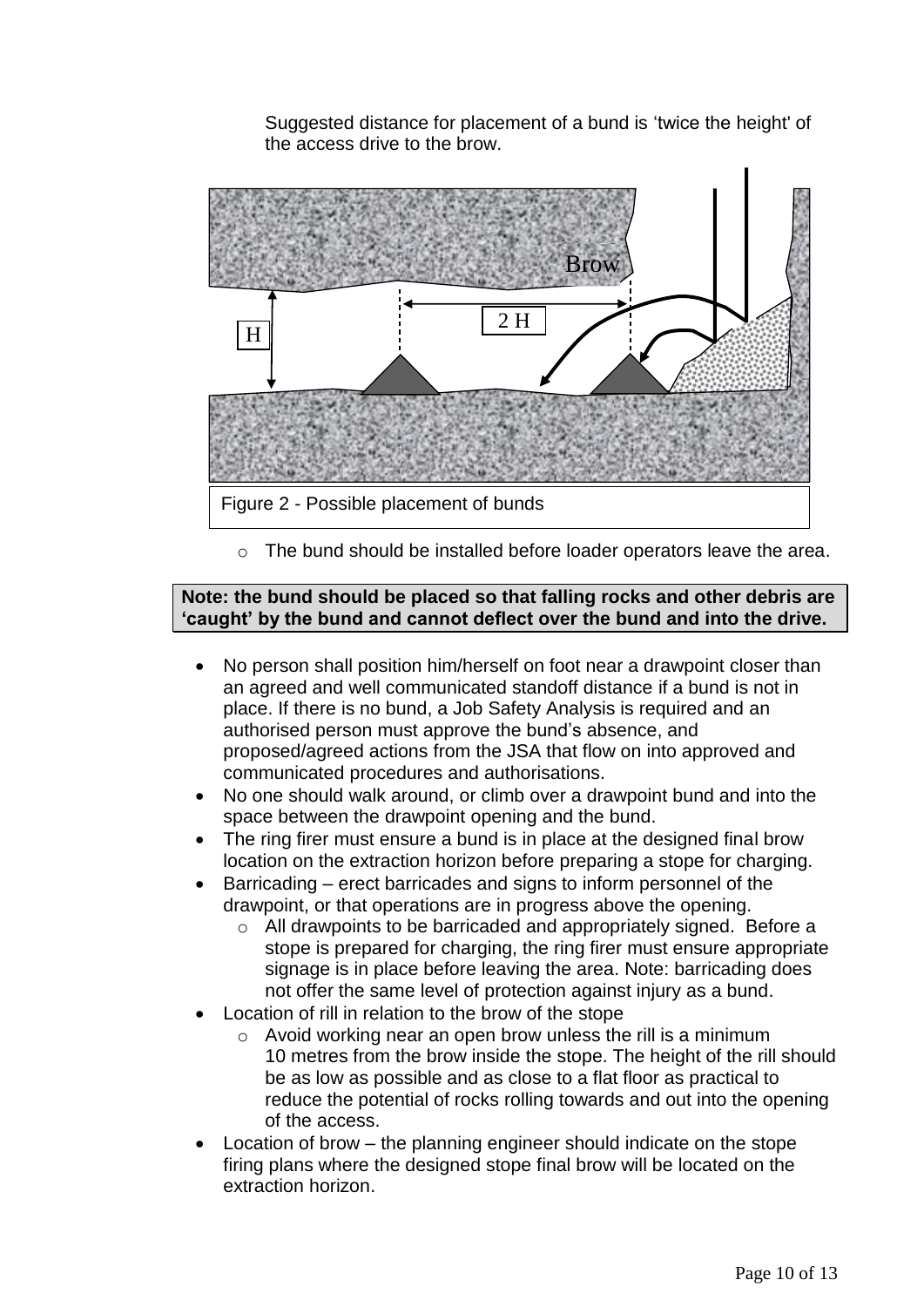- o A workplace inspection is essential before work starts, the inspection is to verify the last ring fired from the charge plans and true edge.
- o Remote control mucking use of "tele-remote" equipment is preferred over "line of sight" remote equipment.

# <span id="page-10-0"></span>**4.3.3 ENGINEERING CONTROLS**

- Use Cavity Monitoring Systems to assess integrity of the void.
- Use additional ground support during development to minimise rehabilitation requirements, particularly at the location of planned stope brows.
- Ensure good illumination. This is essential when assessing the condition of the stope and its brow.

# <span id="page-10-1"></span>**4.3.4 ADMINISTRATIVE CONTROLS**

- In a stoping system with workers access to drawpoints, risk based processes and procedures must be developed, supervised and followed. Development of these procedures and processes should apply the hierarchy of controls, as per MQSHR, Section 8.
- Persons who work closer than a site-nominated distance to the opening of such a drawpoint should only do so subject to a procedure. The procedure should distinguish minimum safe actions taken for bunded (guarded), unbunded (unguarded), barricaded and open access to the drawpoint or similar openings.
- The number of workers and the amount of time they are near drawpoints and open stopes should be minimised. Where possible, reduce this time by careful task planning.
- Authorisations and Job Safety Analysis are to be performed by the mine workers involved in the task, and reviewed and authorised by a competent person.
- After blasting and before work commences, introducing a procedure for reentry and inspection of the stope by competent persons. It is important to locate the last ring fired, to assist in avoiding bridges and verandas.
- Where possible, only view the stope from the level above and provided adequate safeguards are taken.
- Location and height of rill an agreed and well communicated/documented procedure for the minimum distance and height of the rill from the brow (flat base stope) must be established before allowing persons to approach.
- A clear and agreed procedure as to when conventional (manned) bogging is to stop and remote (unmanned) bogging should commence.
- An agreed and well communicated/documented stand-off distance from the brow. The distance should be based on the actual height of the drawpoint or stope opening.
- A clear line of retreat must be achieved so that unhindered emergency withdrawal is possible.
- Marking of ring numbers it is suggested to mark the location of blast rings and paint line on wall.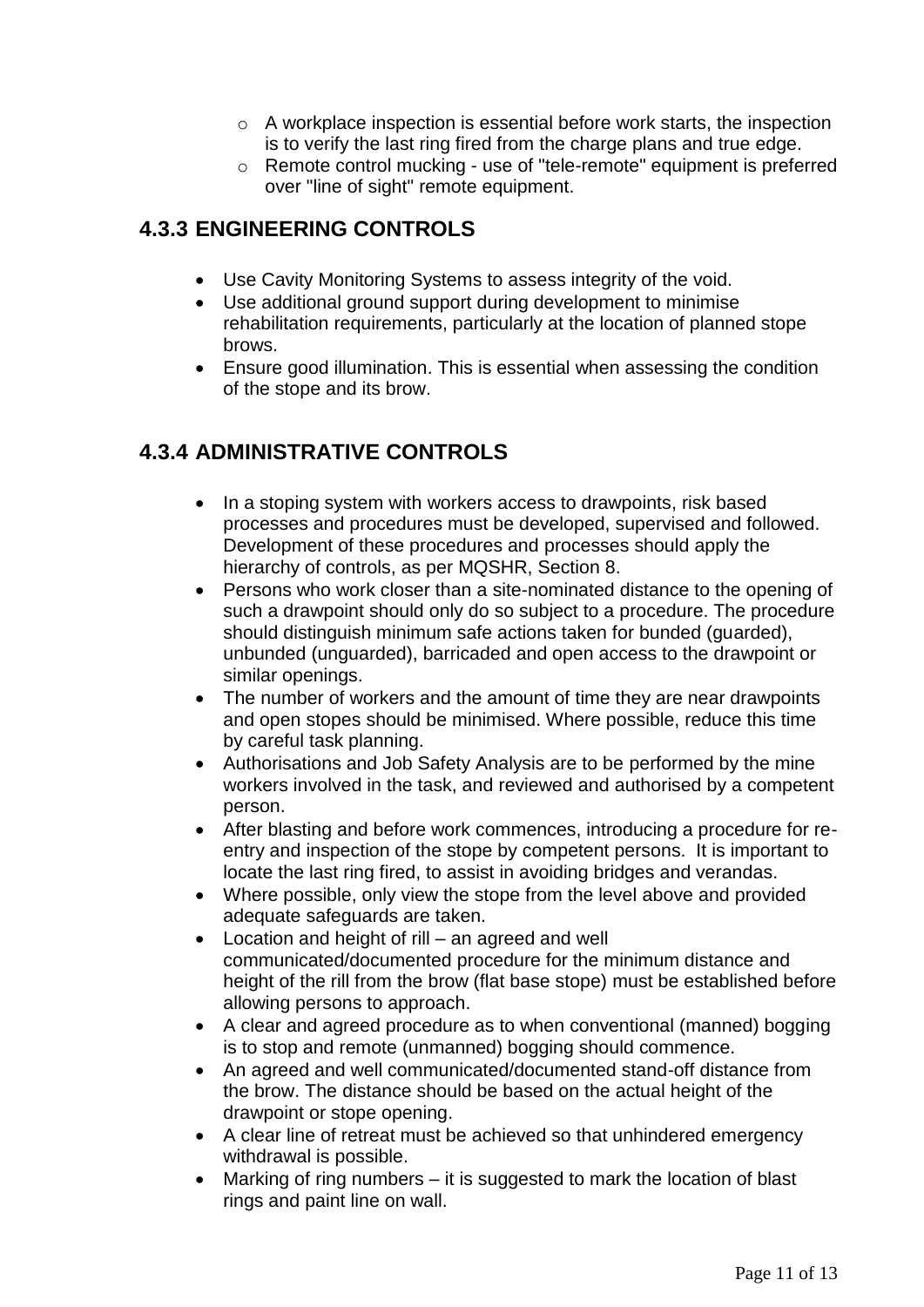General awareness – use your hearing. Be alert to noises other than noise from the equipment in use. Listen for falling rocks and other debris. When approaching the drawpoint, look for material spilt out into the access drive.

# <span id="page-11-0"></span>**4.3.5 PERSONAL PROTECTIVE EQUIPMENT**

As per mine site standard. However, in case of any fall of material, personal protective equipment will provide negligible protection.